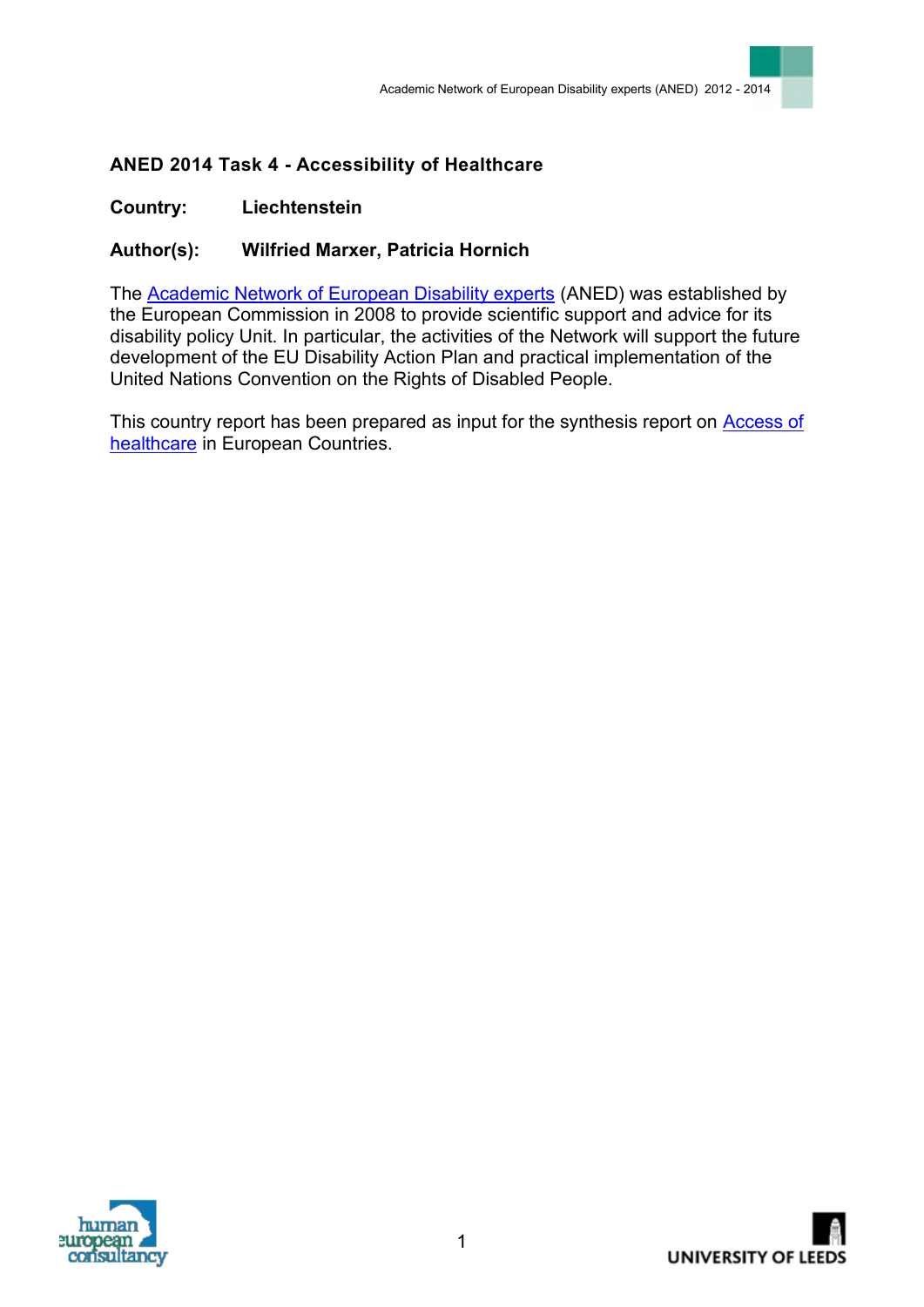### **1 Accessibility of Medical records which Patients are Entitled to Access**

### **1.1 Obligations and Standards**

### **1.1.1 Mandatory/Binding Accessibility Requirements applicable to Medical Health Records**

General accessibility, as well as the protection of sensitive personal data, which includes, inter alia, personal data revealing the processing of data on health (see Article 8 of the Directive 95/46/EC of 24 October 1995) is regulated in the Data Protection Act ("DPA").<sup>1</sup> The DPA dated 14 March 2002 and the relevant By-law on the Data Protection Act (Data Protection Ordinance, "DPO") dated 9 July 2002, implemented the Directive 95/46/EC of 24 October 1995 on the protection of individuals with regard to the processing of personal data and on the free movement of such data ("Data Protection Directive"). The purpose of the DPA is to protect the personality and the fundamental rights of persons whose data are being processed (Art. 1 of the DPA).

[Data subjects h](https://clientsites.linklaters.com/Clients/dataprotected/Glossary/Pages/Index.aspx)ave the right to require the rectification, erasure or blocking of personal data if the data are incomplete or inaccurate. Unless the processing is authorised by law, [data subjects h](https://clientsites.linklaters.com/Clients/dataprotected/Glossary/Pages/Index.aspx)ave the right to object to the processing by the [data](https://clientsites.linklaters.com/Clients/dataprotected/Glossary/Pages/Index.aspx)  [controller o](https://clientsites.linklaters.com/Clients/dataprotected/Glossary/Pages/Index.aspx)f personal data on the grounds of predominant interests which are worthy of protection and which relate to the [data subject's](https://clientsites.linklaters.com/Clients/dataprotected/Glossary/Pages/Index.aspx) particular situation. If there is a justified objection, the processing undertaken by the [data controller m](https://clientsites.linklaters.com/Clients/dataprotected/Glossary/Pages/Index.aspx)ay no longer involve the personal data in regard to which the objection was made.

Furthermore, Art. 14 of the Act on the Medical Profession<sup>2</sup> states the obligation of the doctor to make the fully applicable health care information (records including handwritten notes insofar as they contain patient-relevant information and are not only made as a technical aid for the doctor him- or herself) accessible to the patient or any legally authorised representative of the person concerned. The regulation in Art. 14 of the Act includes the obligation to provide, upon request, health information to the patient and copies of the medical health record of the person in question to other doctors.

Based on the Act on Equality of People with Disabilities (AEPD).<sup>3</sup> any kind of unequal treatment based on the definition of Art.  $6 \,$ §1 of the AEPD<sup>4</sup> is prohibited by national

[https://www.gesetze.li/Seite1.jsp?LGBl=2002055.xml&Searchstring=Datenschutzgesetz&showLGBl=tr](https://www.gesetze.li/Seite1.jsp?LGBl=2002055.xml&Searchstring=Datenschutzgesetz&showLGBl=true) [ue.](https://www.gesetze.li/Seite1.jsp?LGBl=2002055.xml&Searchstring=Datenschutzgesetz&showLGBl=true)

 $2\overline{2}$  Gesetz über die Ärzte, 22.10.2003, LGBI 2003, no. 239. Source:

[https://www.gesetze.li/Seite1.jsp?LGBl=2003239.xml&Searchstring=aRZT&showLGBl=true.](https://www.gesetze.li/Seite1.jsp?LGBl=2003239.xml&Searchstring=aRZT&showLGBl=true)

<sup>&</sup>lt;sup>3</sup> Gesetz vom 25. Oktober 2006 über die Gleichstellung von Menschen mit Behinderungen (Behindertengleich-stellungsgesetz; BGlG), 25.10.2006, LGBl. 2006, no. 243. Source: [https://www.gesetze.li/Seite1.jsp?LGBl=2006243.xml&Searchstring=Behindertengleichstellungsgesetz](https://www.gesetze.li/Seite1.jsp?LGBl=2006243.xml&Searchstring=Behindertengleichstellungsgesetz&showLGBl=true) [&showLGBl=true.](https://www.gesetze.li/Seite1.jsp?LGBl=2006243.xml&Searchstring=Behindertengleichstellungsgesetz&showLGBl=true)





 $\overline{a}$ <sup>1</sup> Datenschutzgesetz (DSG), LGBl. 2002 no. 55: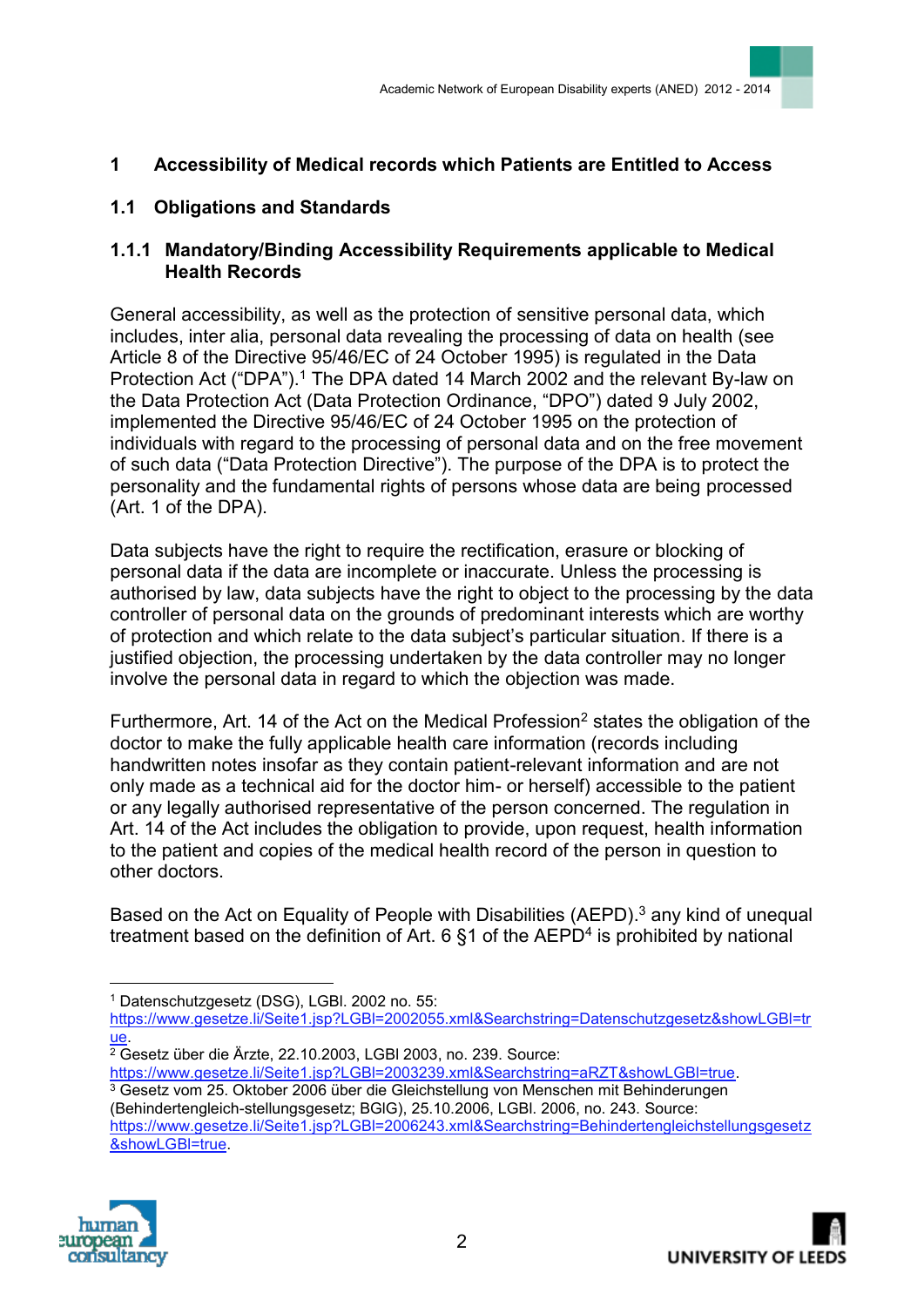law. As given by the explanations above regarding a patient's right to access his/her own medical health record and based on Art. 12 §1 of the Act on the Medical Profession (defining equal treatment between all patients), any unequal treatment or any kind of accessibility barriers are therefore prohibited by law. Art. 12 §2 of the Act on the Medical Profession states the obligation to medical doctors to inform their patients about the scope and the consequences (including financial aspects) of necessary medical treatments and the risk involved. It is also a duty of doctors to inform patients about available treatment alternatives and the consequences of any refusal of medical treatments.

Thus the information given to individuals (regardless of whether they are disabled or not) must be given in an understandable manner. Therefore medical staff have to ensure that persons with a disability can understand the information given to them, which might involve the use of technical help and interpreters of simple or sign language, etc.

#### **1.1.2 Technical Accessibility Standards or Guidance relating to Medical/Health Records**

Art. 14 of the Act on the Medical Profession states the obligation to keep detailed and complete medical health records about each patient. The scope of the recording of data is actually vast and the data retention obligation lasts ten years from the date of receipt of data. Technical accessibility is given either by retention of the original recordings or by recorded media, which allow a reproduction within the given time frame for the obligation of retention.

The Data Protection Commissioner must be notified of any [transborder data flow](https://clientsites.linklaters.com/Clients/dataprotected/Glossary/Pages/Index.aspx)  unless: (i) there is a legal obligation to disclose the data and the persons affected have knowledge of the transmission; or (ii) the transmission of files is to a state with equivalent data protection legislation and the files do not contain sensitive data or personal profiles. In particular, the Data Protection Commissioner has to be notified if [Model Contracts a](https://clientsites.linklaters.com/Clients/dataprotected/Glossary/Pages/Index.aspx)re being used.

Under the DPA, data controllers in the private sector who regularly: (i) process sensitive data; (ii) process personal profiles; or (iii) communicate personal data to a third party must notify the Data Protection Commissioner prior to processing if this operation is not subject to a legal requirement or the persons affected are unaware that such data are being processed. The Data Protection Commissioner is in charge of the register of data collections and is mandated by the government. Data controllers in the public sector must notify the Data Protection Commissioner in all cases. The processing of "personality profiles" (including complete health records), which are a collection of data that allow the appraisal of fundamental characteristics of the personality of a natural person, is also subject to additional controls.

 $\overline{a}$ <sup>4</sup> Art. 6 §1 of the AEPD states that discrimination is given when a person is treated less favourably than another person has been or would be treated in a comparable situation.



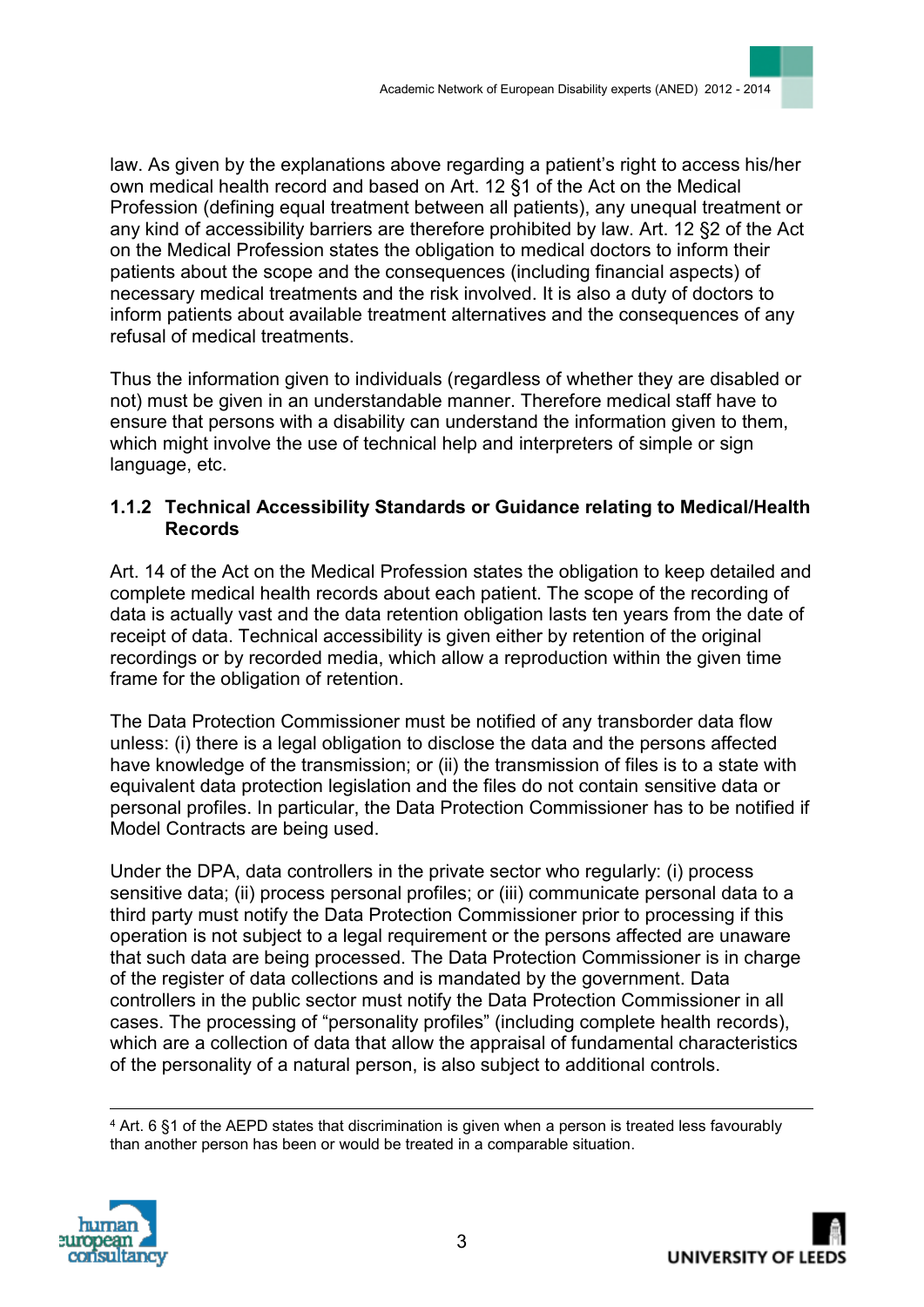Although the Data Protection Commissioner supports the use of [binding corporate](https://clientsites.linklaters.com/Clients/dataprotected/Glossary/Pages/Index.aspx)  [rules t](https://clientsites.linklaters.com/Clients/dataprotected/Glossary/Pages/Index.aspx)here is no formal recognition of them currently as a means to justify [trans](https://clientsites.linklaters.com/Clients/dataprotected/Glossary/Pages/Index.aspx)[border data flows.](https://clientsites.linklaters.com/Clients/dataprotected/Glossary/Pages/Index.aspx)

Regarding the health care data transfer via electronic media between different parties in Liechtenstein (national hospital, Public Offices etc.) there exists the strong recommendation from the Data Protection Commissioner to use a secure software programme which makes it possible to exchange person-related data through a safe "technical tunnel" (project "HIN gateway"). Even if there is no specific legal regulation in the national law, the basis for secure data handling is given by the Data Protection Act and the corresponding By-law (DSV).<sup>5</sup>

Regarding technical accessibility standards or guidance, there is no specific regulation to ensure easy accessibility of persons with disabilities to their own medical health records in Liechtenstein.

### **1.1.3 Litigation or Other Publicly Documented Complaints about Inaccessible Medical Records**

There are no cases known to the authors, or on public record, which have gone to court or to an ombudsman office regarding inaccessible medical records.

## **1.2 Accessibility of Medical Records in Practice**

## **1.2.1 Extent of Accessibility**

[Data subjects c](https://clientsites.linklaters.com/Clients/dataprotected/Glossary/Pages/Index.aspx)an obtain their medical health information by written request to the attending doctor or to the [data controllers.](https://clientsites.linklaters.com/Clients/dataprotected/Glossary/Pages/Index.aspx) The requested information will be basically provided free of charge. The information should, as a general rule, be submitted within 30 days in printed form or as a photocopy.

Based on Art. 12 §1 of the Act on the Medical Profession any unequal treatment or any kind of accessibility barriers are prohibited by law. Thus the information given to individuals (regardless of whether they are disabled or not) must be given in an understandable manner. Therefore medical staff have to ensure that persons with a disability can understand the information given to them, which might involve the use of technical help and interpreters of simple or sign language, etc. In practice the patient's access to his/her own medical health record is not always easily given in cases of patients with disabilities. There is no general process in place to ensure that medical records are translated into simple or sign language etc. for people with disabilities. In many cases the help of family members or the Liechtenstein Organisation for Persons with a Disability (Behindertenverband) is used to solve the problem.

 $\overline{a}$ <sup>5</sup> Datenschutzverordnung (DSV), 9.07.2002, LGBl. no. 2002. Source: [https://www.gesetze.li/Seite1.jsp?LGBl=2002102.xml&Searchstring=Datenschutzverordnung&showLG](https://www.gesetze.li/Seite1.jsp?LGBl=2002102.xml&Searchstring=Datenschutzverordnung&showLGBl=true) [Bl=true.](https://www.gesetze.li/Seite1.jsp?LGBl=2002102.xml&Searchstring=Datenschutzverordnung&showLGBl=true)



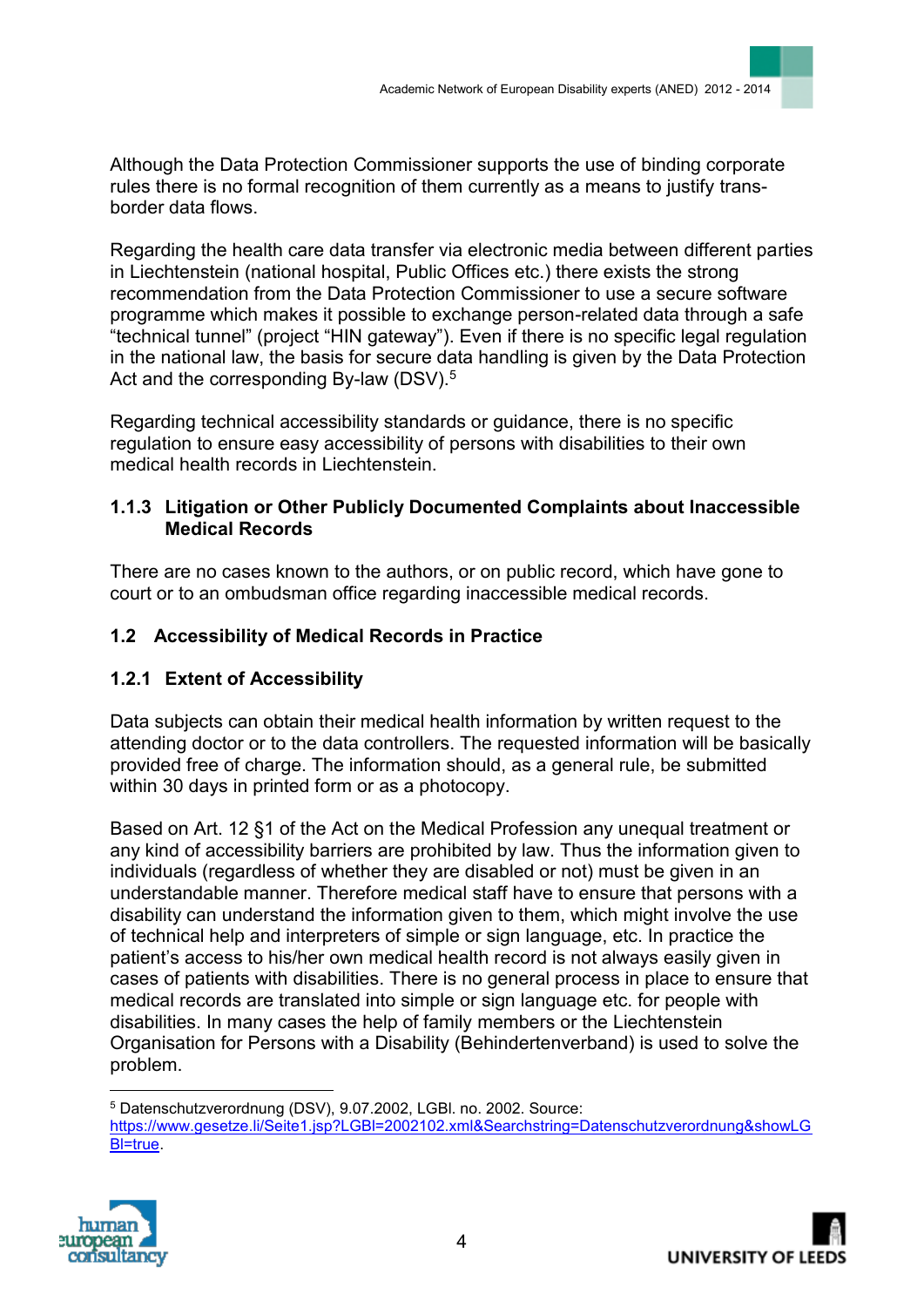The right of access to personal data may be pursued under a special noncontentious civil proceeding according to Art. 37 of the DPA.<sup>6</sup>

Personal data may not be transferred outside of the EEA if the privacy of the persons affected could be seriously endangered. This applies especially to certain countries which are listed by the Liechtenstein government and are classified as "insecure countries" in respect of not having data protection laws granting a similar level of protection to that in Liechtenstein.

## **1.2.2 Good Practice Examples**

There are neither specific practice examples nor court cases known to the authors. There are no good practice examples published by the national Data Protection Commissioner.

## **1.3 Ongoing Developments**

## **1.3.1 Commitments to Improvement**

The Liechtenstein Data Protection Commissioner has launched a focus initiative for 2013/2014 regarding "health and social affairs". Part of the reinforcement is a discussion about the implementation of a centralised electronic health record with accessibility by relevant parties (e.g. medical practices, Public Health Offices, hospitals with a contract agreement). In an earlier stage, the exchange of health care data via electronic media (project "HIN") is already ongoing.

### **1.3.2 Campaigns (e.g. by DPOs) or Calls (e.g. in academic publications) for Accessible Medical Records**

There are no campaigns or calls for accessible medical records in Liechtenstein known to the authors.

### **1.4 Additional Information about the Accessibility of Medical Records**

Liechtenstein, being a small country, cannot be a pioneer in eHealth. Thus the national strategy is, first to consider existing solutions, predominantly those from the neighbouring country of Switzerland; and second, to be consistent with EU guidelines – particularly those relating to cross-border health insurance.

The Regulation (EEC) no. 1408/71 on the application of social security schemes to employed persons and their families moving within the Community was the basis of a project to implement an electronic European Insurance Card in respect of payments of social security services within the European Union and the countries of the EU

[https://www.gesetze.li/Seite1.jsp?LGBl=2002055.xml&Searchstring=Datenschutzgesetz&showLGBl=tr](https://www.gesetze.li/Seite1.jsp?LGBl=2002055.xml&Searchstring=Datenschutzgesetz&showLGBl=true) [ue.](https://www.gesetze.li/Seite1.jsp?LGBl=2002055.xml&Searchstring=Datenschutzgesetz&showLGBl=true)





 $\overline{a}$ <sup>6</sup> Datenschutzgesetz (DSG), LGBl. 2002 no. 55: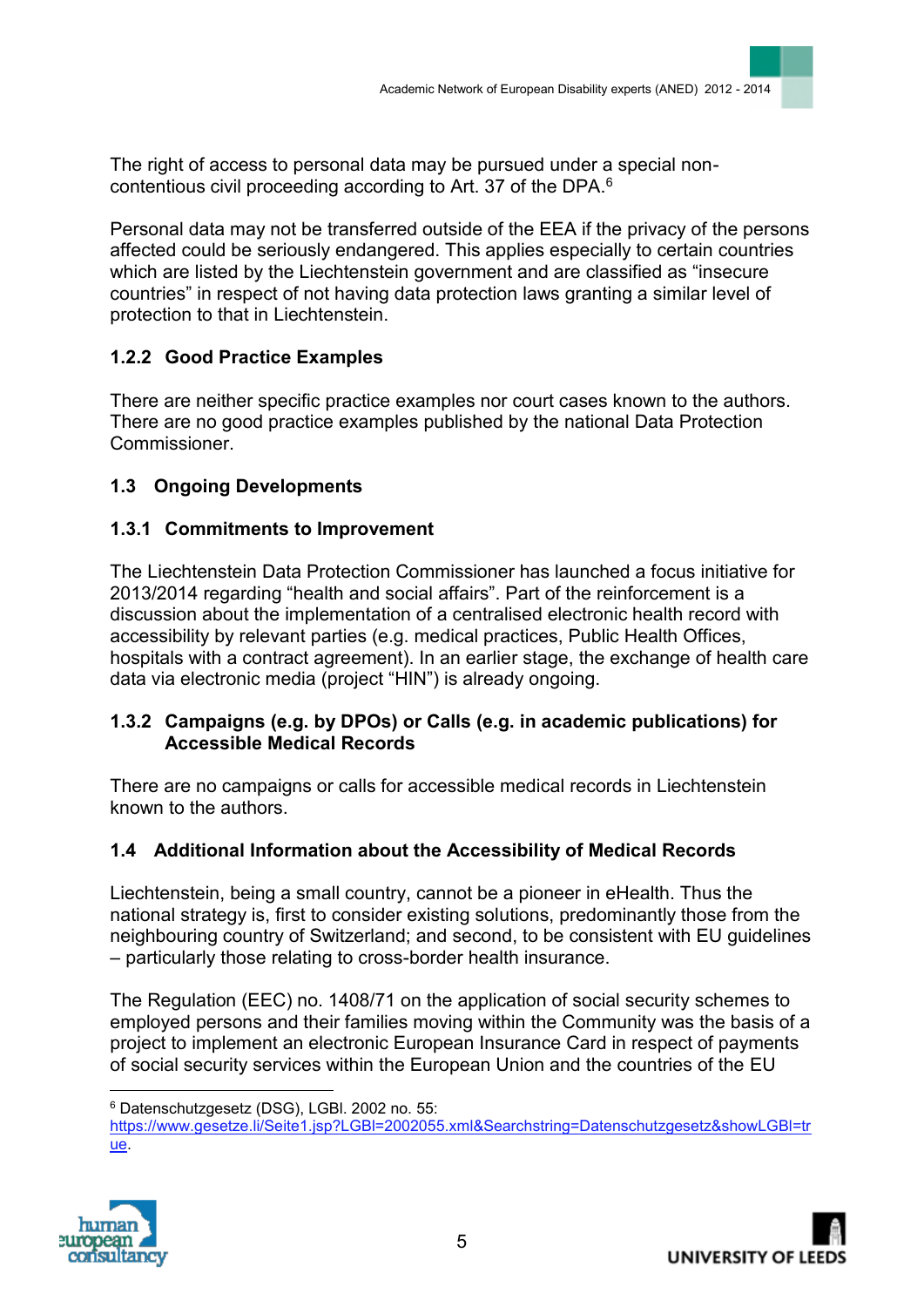free-trade agreement (mainly Liechtenstein, Norway, Switzerland and Iceland). The aim was to define procedures for the provision and repayment criteria of medical services for persons receiving health care support in another country than the country of affiliation. This project is also known as "eHealth".

eHealth implementation in Liechtenstein - summarised as the realisation of an "electronic health network" - mainly comprises three elements: the introduction of an insurance card with single unique patient numbers, electronic accounting of health services, and secure communication via electronic media (e.g. email). Conceptual work started in spring 2003 and implementation began one year later. Today, the "electronic health network" connects all big parties (e.g. national hospital, Public Health Office, laboratories) and most of the medical practices in Liechtenstein. The wide-scale implementation of the electronic European Insurance Card is still a priority. Seeking to commence adoption of an electronic health card, Liechtenstein is a member of the European NETC@RDS project that aims at the 'electronification' of the European Health Insurance Card.

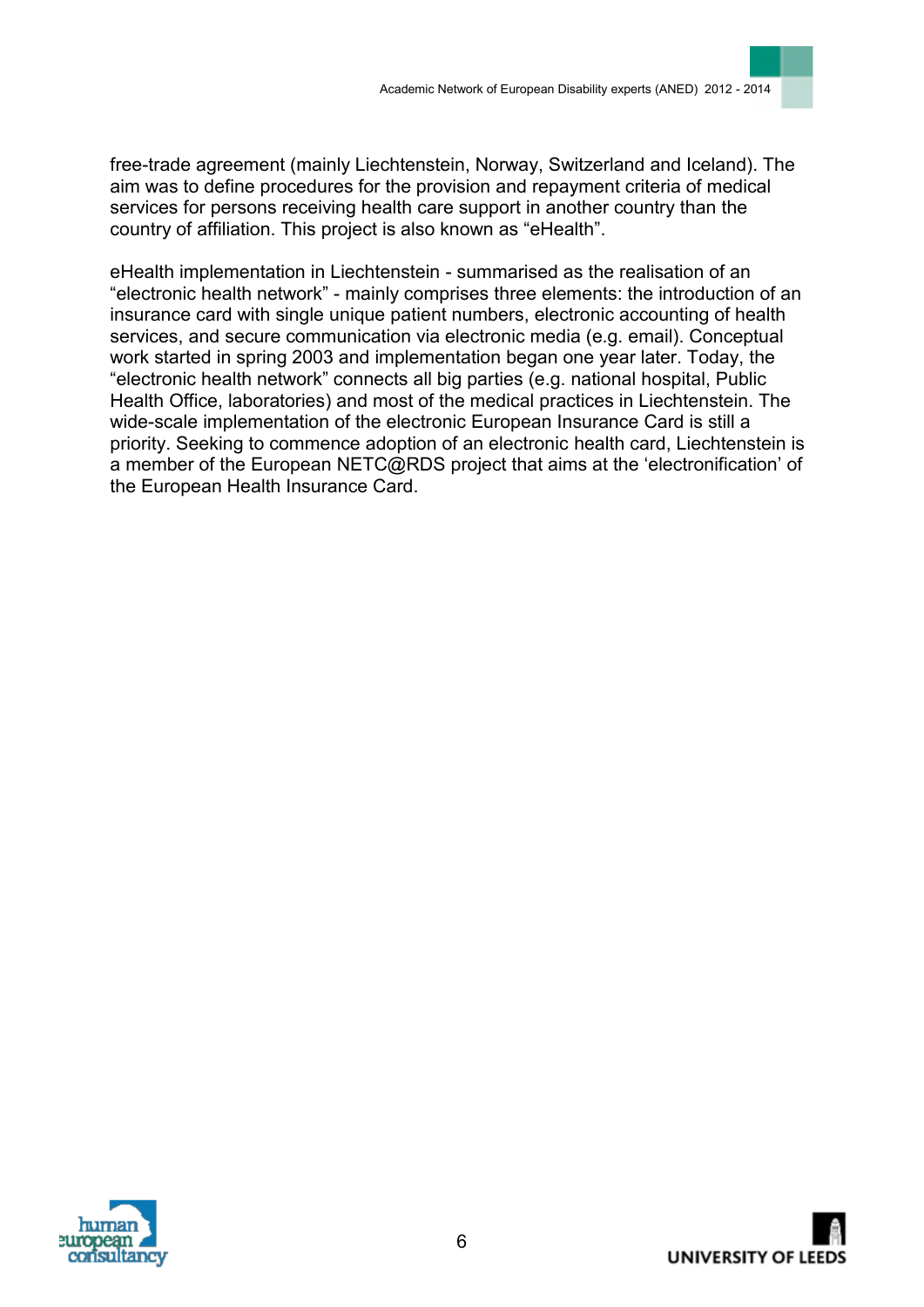## **2 Communications Between Medical Staff and Disabled Patients**

### **2.1 Obligations and Standards**

### **2.1.1 Mandatory/Binding Accessibility Requirements applicable to Relevant Communications**

Generally there are no specific legal regulations on how to support a person with a disability regarding the accessibility of communications with medical staff. The general regulation to ensure no different treatment in the communication between medical staff and disabled patients or non-disabled patients is given in the Act on Equality of People with Disabilities (AEPD)<sup>7</sup>. Art. 6 §1 of the AEPD states that discrimination occurs when a person is treated less favourably than another person has been or would be treated in a comparable situation. Direct discrimination according to this legal definition is prohibited by national law. Furthermore, Art. 12 §1 of the Act on the Medical Profession provides for equal treatment between all patients, and Art. 12 §2 states the obligation of the medical doctor to inform the patient about the scope and the consequences (including financial aspects) of necessary medical treatment and the risk involved. It is also a duty of the doctor to inform the patient about available treatment alternatives and the consequences of any refusal of medical treatment.

### **2.1.2 Technical Accessibility Standards or Guidance relating to Relevant Communications**

There are no specific legal definitions or guidelines regarding technical accessibility standards relating to relevant communication procedures between medical staff and disabled people known to the authors.

The general regulation of equal treatment based on the AEPD and the Act on the Medical Profession is also valid for technical accessibility standards or guidance relating to relevant communication between patient and medical staff.

#### **2.1.3 Litigation or Other Publicly Documented Complaints about Inaccessible Communications with Medical Staff**

There are no publicly documented complaints or court cases known to the authors regarding inaccessible communication with medical staff.

## **2.2 Accessibility of Communications with Medical Staff in Practice**

<sup>7</sup> Gesetz vom 25. Oktober 2006 über die Gleichstellung von Menschen mit Behinderungen (Behindertengleich-stellungsgesetz; BGlG), 25.10.2006, LGBl. 2006, no. 243. Source: [https://www.gesetze.li/Seite1.jsp?LGBl=2006243.xml&Searchstring=Behindertengleichstellungsgesetz](https://www.gesetze.li/Seite1.jsp?LGBl=2006243.xml&Searchstring=Behindertengleichstellungsgesetz&showLGBl=true) [&showLGBl=true.](https://www.gesetze.li/Seite1.jsp?LGBl=2006243.xml&Searchstring=Behindertengleichstellungsgesetz&showLGBl=true)



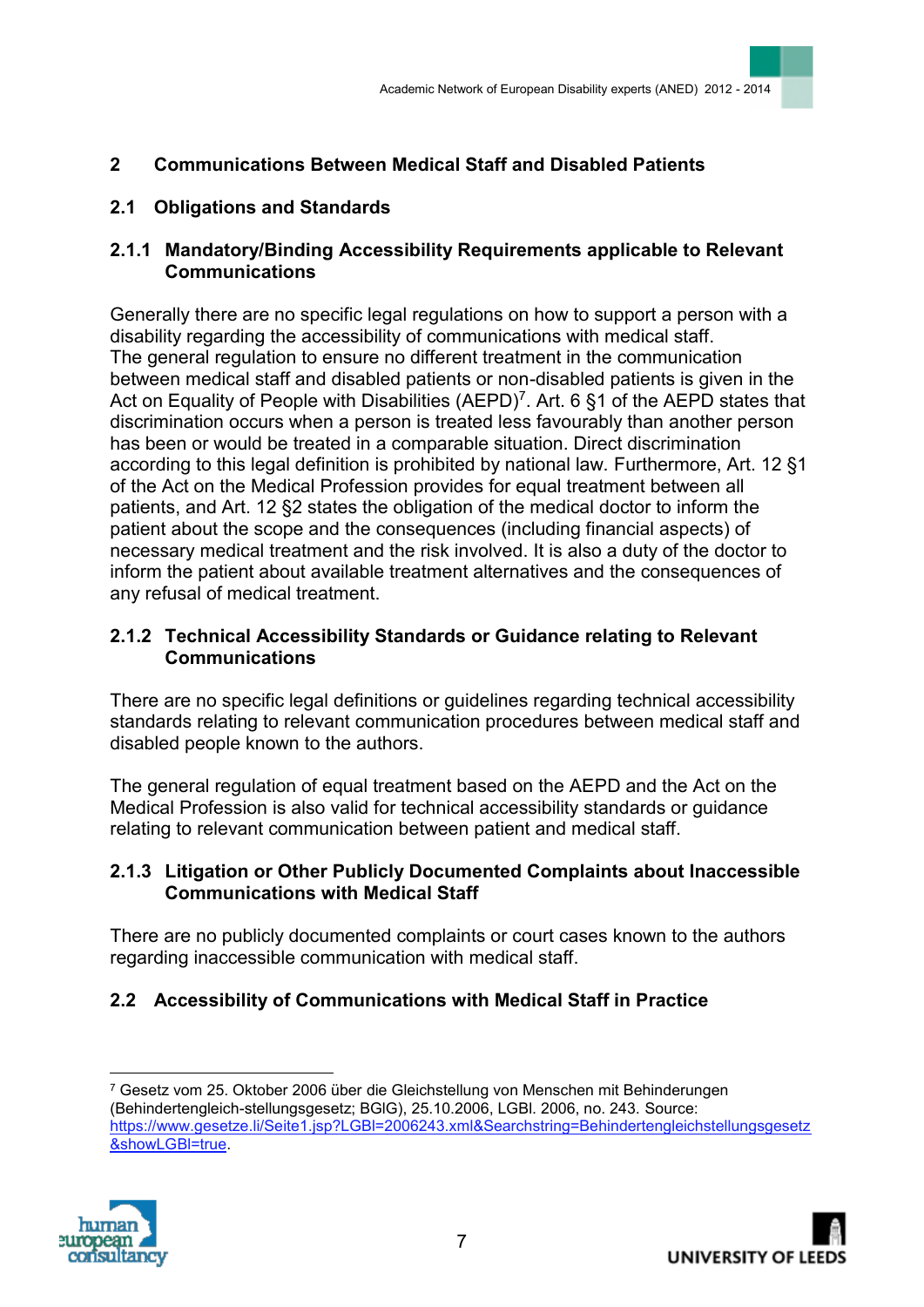# **2.2.1 Extent of Accessibility**

There are no standard support procedures or specific medical service centres that are able to ensure accessibility of communication with medical staff in relation to persons with a disability. Based on the AEPD and the Act on the Medical Profession, all patients should receive equal treatment.

Nevertheless, in practice people with disabilities face various problems in interacting with medical staff. Based on the information of the Liechtenstein Organisation for Persons with a Disability (Behindertenverband) in Liechtenstein, there is still a substantial number of medical facilities which are not accessible for persons with disabilities. The Office for Equal Opportunities<sup>8</sup> launched an initiative to enforce barrier-free access for people with disabilities to medical facilities. At the end of 2013 the Office for Equal Opportunities launched the latest call for attention to the initiative and registration of all medical facilities that fulfil the requirements for barrier-free access. At [www.barrierefreies.li](http://www.barrierefreies.li/) the current status of all accessible medical facilities is published by the Office.

A common problem is the difficulty in understanding the information written on the packaging of medications. The information is mostly not written in simple language so that a translation into easy language has to be obtained. This is done in many cases by the Organisation for Persons with a Disability and its Office for Simple Language, as a private initiative.

## **2.2.2 Accessibility in the Training Courses of Medical Staff**

The legally binding requirements for doctors are stated in the Act on the Medical Profession and in the by-law to the Act on the Medical Profession<sup>9</sup>. Based on these regulations, medical staff is generally extremely well trained in Liechtenstein. Regarding accessibility issues between medical staff, the doctor's surgery etc. and persons with a disability, no requirements are given as to how and how far these issues have to be addressed in the training courses of medical staff.

The Liechtenstein Nursing and Care Organisation (LAK)<sup>10</sup> provides training for care personnel to ensure high quality also in the area of nursing care and home help in relation to persons with a disability.

## **2.2.3 Good Practice Examples**

The Organisation for Persons with a Disability supports persons with a hearing impairment by accompanying the person to medical examinations etc. through a sign

<https://www.gesetze.li/Seite1.jsp?LGBl=2008366.xml&Searchstring=aRZT&showLGBl=true> <sup>10</sup> Liechtensteinische Alters- und Krankenpflege: [http://www.lak.li/.](http://www.lak.li/)





 $\overline{a}$ 8 Stabsstelle für Chancengleichheit: [http://www.llv.li/amtsstellen/llv-scg-home.htm.](http://www.llv.li/amtsstellen/llv-scg-home.htm)

<sup>9</sup> Ärzteverordnung, 9.12.2008, LGBl. 2008, no. 366. Source: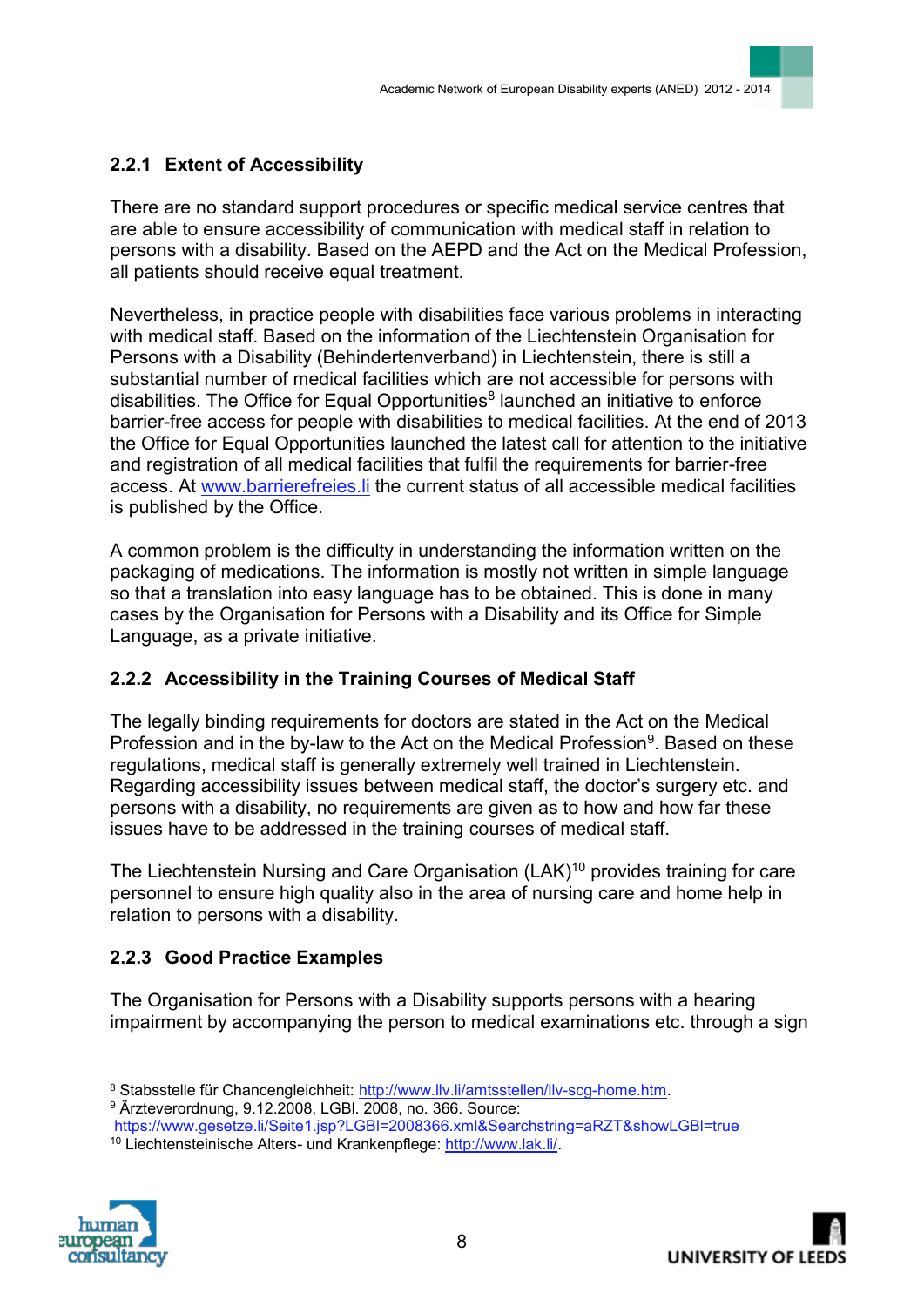language interpreter.<sup>11</sup> Additionally, if no support from the family or personal network of the person with a disability is given, the Organisation for Persons with a Disability also gives general assistance, upon the request of the person in question, to make communication between the person with a disability and medical staff possible in practice.<sup>12</sup>

Within the sheltered and semi-sheltered accommodation of the two private associations, the Special Education Centre and the Association for Sheltered Housing, these organisations assist people with disabilities also in cases of communication with medical staff.<sup>13</sup>

## **2.3 Ongoing Developments**

### **2.3.1 Commitments to Improvement**

There are no specific commitments to improvement from the local authorities or from the medical service facilities knows to the authors.

### **2.3.2 Campaigns (e.g. by DPOs) or Calls (e.g. in academic publications) for Accessible Communications with Medical Staff**

Besides the initiative "barrier-free access" of the Office for Equal Opportunities, which is an ongoing project accompanied by calls for other facilities to join and for enforcement of standards, there are no campaigns or calls for accessibility to medical records in Liechtenstein currently ongoing.

#### **2.4 Additional Information about the Accessibility of Communications with Medical Staff**

There is no additional information about the accessibility of communications with medical staff.

 $\overline{a}$ <sup>11</sup> Liechtensteiner Behinderten-Verband, Source:

<sup>13</sup> Heilpädagogisches Zentrum Liechtenstein, Source: [http://www.hpz.li/;](http://www.hpz.li/) Therapeutische Wohngemeinschaft, Source: [http://www.vbw.li/therapeutische-wohngemeinschaft/.](http://www.vbw.li/therapeutische-wohngemeinschaft/)





[http://www.lbv.li/Dienstleistungen/GebärdensprachDolmetscherinnen/tabid/861/Default.aspx;](http://www.lbv.li/Dienstleistungen/GebärdensprachDolmetscherinnen/tabid/861/Default.aspx) [http://www.lbv.li/Dienstleistungen/SozialpädagogischeFachstelle/tabid/809/Default.aspx.](http://www.lbv.li/Dienstleistungen/SozialpädagogischeFachstelle/tabid/809/Default.aspx) <sup>12</sup> Büro für Leichte Sprache, Source: [http://www.leichtesprache.li/.](http://www.leichtesprache.li/)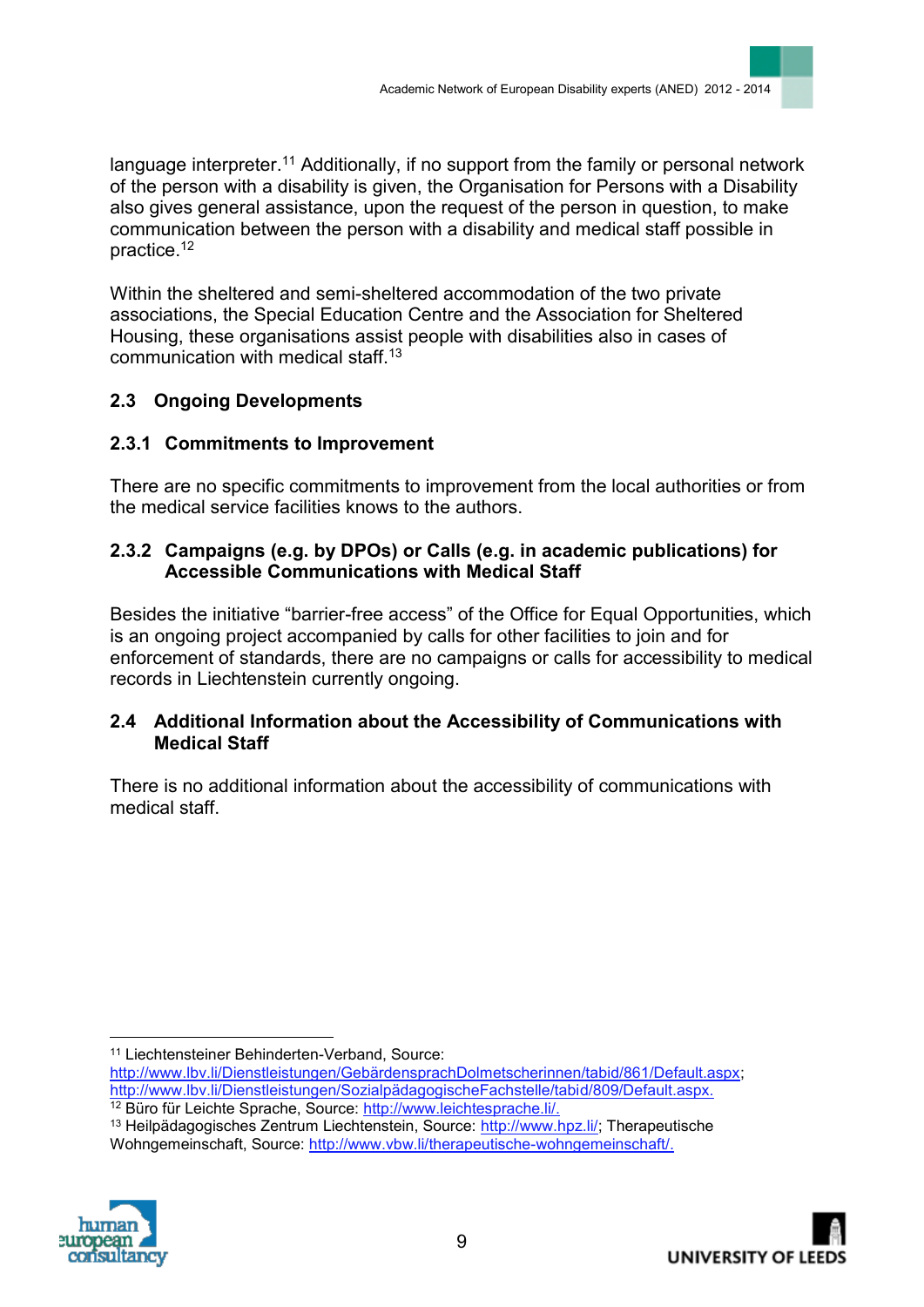## **3 Generic Health-Related Information**

### **3.1 Obligations and Standards**

### **3.1.1 Mandatory/Binding Accessibility Requirements applicable to Generic Health Information**

The Directive 2011/24/EU has not been incorporated into the EEA Agreement. Liechtenstein has refrained from implementing the Directives autonomously. Additionally, it can be said that there is no similar national law which includes regulations about available medical treatment and services based on the application of patients' rights to cross-border healthcare and the requirement to provide relevant information via a "national contact point" in a manner that is accessible. So far, Liechtenstein is not yet obliged to establish such a national contact point. Thus, there exists no specific organisation ("national contact point") in Liechtenstein with the obligation to educate and inform the public in matters of health. Due to the lack of this contact point, there is no official website or other medium which publishes information about specific health topics, including common illnesses, diagnoses and health-related issues.

The Public Health Department does not fulfil the role of such a "national contact point" in all respects. There is no additional guideline for the Public Health Department which defines all the aspects of Directive 2011/24/EU. The Liechtenstein Medical Council<sup>14</sup> provides no generic health information on its webpage. There are two initiatives, supported by the Medical Council which provide further information. These are the "Alliance against Depression"<sup>15</sup> and the "Palliative Centre"<sup>16</sup>. Requirements applicable to generic health information that can be enforced or for which there is a penalty for non-compliance are based on the following main regulations:

- EEA Agreement Annex VI, (EEA) VO 1408/71 and (EEA) VO 574/72;<sup>17</sup>
- Agreement on the Amendment to the Convention on the Establishment of the European Free Trade Association (EFTA), 21 June 2001; 18
- National Insurance Act (KVG).<sup>19</sup>

<sup>&</sup>lt;sup>19</sup> Gesetz über die Krankenversicherung (KGV), 24.11.1971, LGBI. 1971, no. 50: [https://www.gesetze.li/Seite1.jsp?LGBl=1971050.xml&Searchstring=Versicherung&showLGBl=true.](https://www.gesetze.li/Seite1.jsp?LGBl=1971050.xml&Searchstring=Versicherung&showLGBl=true)



 $\overline{a}$ <sup>14</sup> Liechtensteinische Ärztekammer: [www.arztekammer.li.](http://www.arztekammer.li/)

<sup>15</sup> Bündnis gegen Depression, Source: [http://www.aerztekammer.li/kooperationen/buendnis-gegen](http://www.aerztekammer.li/kooperationen/buendnis-gegen-depression/)[depression/.](http://www.aerztekammer.li/kooperationen/buendnis-gegen-depression/)

<sup>16</sup> Palliativ-Netz Liechtenstein, Source: [http://www.palliativ-netz.li/.](http://www.palliativ-netz.li/)

<sup>17</sup> source: [http://eur-lex.europa.eu/LexUriServ/LexUriServ.do?uri=CELEX:31971R1408:de:HTML.](http://eur-lex.europa.eu/LexUriServ/LexUriServ.do?uri=CELEX:31971R1408:de:HTML); [http://eur-lex.europa.eu/LexUriServ/LexUriServ.do?uri=CONSLEG:1972R0574:20060228:de:PDF.](http://eur-lex.europa.eu/LexUriServ/LexUriServ.do?uri=CONSLEG:1972R0574:20060228:de:PDF)  $18$  source:

[http://www.efta.int/media/documents/legal-texts/efta-convention/council-decisions-amending-the](http://www.efta.int/media/documents/legal-texts/efta-convention/council-decisions-amending-the-convention/1014467v7EFTACD200402DecisionoftheCouncilNo02of200413July2004AnnexKAppendix2onSocial.pdf)[convention/1014467v7EFTACD200402DecisionoftheCouncilNo02of200413July2004AnnexKAppendix](http://www.efta.int/media/documents/legal-texts/efta-convention/council-decisions-amending-the-convention/1014467v7EFTACD200402DecisionoftheCouncilNo02of200413July2004AnnexKAppendix2onSocial.pdf) [2onSocial.pdf.](http://www.efta.int/media/documents/legal-texts/efta-convention/council-decisions-amending-the-convention/1014467v7EFTACD200402DecisionoftheCouncilNo02of200413July2004AnnexKAppendix2onSocial.pdf)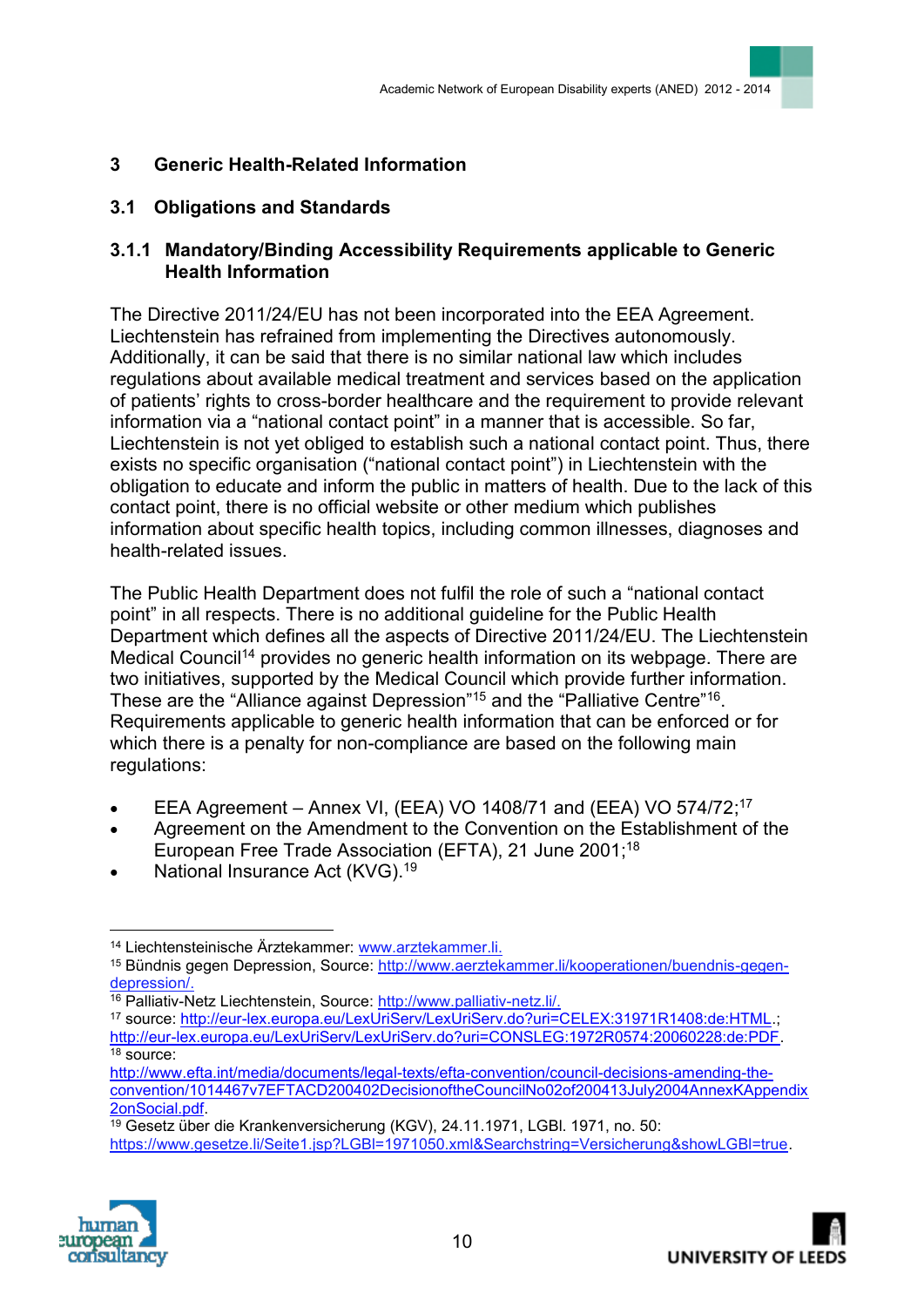Cross-border healthcare regulations are mainly based on the above-mentioned regulations and detailed binding specifications are enacted in a by-law (Verordnung) to the National Insurance Act. For persons who are working abroad based on a Liechtenstein working contract, Art. 34 of the KVG states the same insurance obligations and binding accessibility requirements as when working locally. The same is valid for persons staying abroad, with some restrictions. Thus, if a person has health insurance in Liechtenstein, he/she is entitled to receive medical treatment not only in Liechtenstein, but also in another state. Whether the health insurance fund assumes the cost of treatment in the country abroad, however, depends on certain preconditions.

### **3.1.2 Technical Accessibility Standards or Guidance relating to Generic Health Information**

Regarding generic health information transfer via electronic media between the public and private sectors, the Data Protection Commissioner strongly recommends the use of a specific technical medium designed for the purpose of harmonising and integrating standards that will meet clinical and business needs for sharing information among organizations and systems as well as the binding regulations based on the national DPA. For details please see also chapter 1.1.2.

In relation to technical accessibility standards for persons with disabilities no specific regulation exists in Liechtenstein.

Currently there is no monitoring system or checking system in place which collects and stores generic health information, details of prescribing and dispensing practices for medications, etc. and with accessibility to the general public or a particular section of it.

#### **3.1.3 Litigation or Other Publicly Documented Complaints about Inaccessible Generic Health-Related Information**

There are no cases on this issue that have gone to court or any equal rights body known to the authors.

## **3.2 Accessibility of Generic Health Information in Practice**

### **3.2.1 Extent of Accessibility**

There exists no research or monitoring system which indicates the extent to which generic health information is accessible in practice in Liechtenstein.

### **3.2.2 Good Practice Examples**

Based on the information given above we are unable to report good practice examples due to the lack of guidelines, standards and monitoring systems.

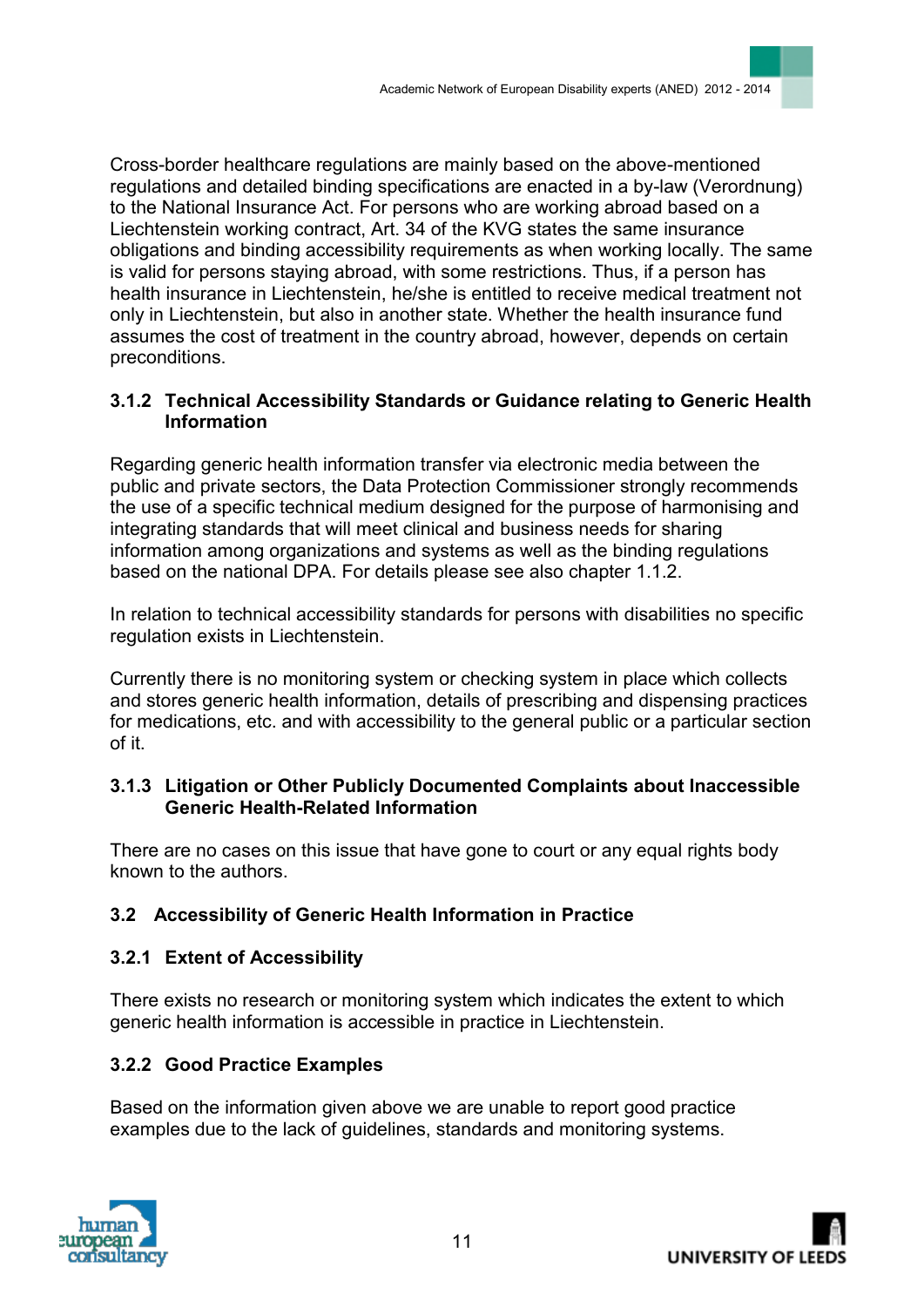## **3.3 Ongoing Developments**

### **3.3.1 Commitments to Improvement**

The Liechtenstein Data Protection Commissioner has launched a focus initiative for 2013/2014 regarding "health and social affairs". The proposals include a discussion on the implementation of a centralised electronic health record with accessibility by relevant parties (e.g. medical practices, Public Health Offices, hospitals with contract agreement, etc.) and in an earlier stage the exchange of health care data via electronic media (project "HIN") between all relevant parties as a mandatory standard.

Based on this initiative the upgrade could include:

- Improving available [information resources for public](http://www.health.gov.on.ca/en/public/programs/drugs/ons/resources.aspx) and [providers;](http://www.health.gov.on.ca/en/pro/programs/drugs/ons/resources.aspx)
- Supporting educational programs for health care providers in areas of greater problems.

### **3.3.2 Campaigns (e.g. by DPOs) or Calls (e.g. in academic publications) for Accessible Generic Health-Related Information**

There are no current campaigns or calls for accessible generic health-related information in Liechtenstein known to the authors.

#### **3.4 Additional Information about the Accessibility of Generic Health-Related Information**

A few years ago, Liechtenstein initiated a major reform of its long-term care system. This reform has been based on three pillars: prevention, home care and institutionalised care. In recent years many measures of this reform programme have been implemented, among them the establishment of an information and advice centre for elderly people to prevent or delay their dependency on care.

In autumn 2012, Liechtenstein Nursing and Care Organisation (LAK) $^{20}$  was set up anew as a foundation with the participation of the Liechtenstein Government<sup>71</sup>. The Government expects LAK to provide excellent quality services in stationary and ambulant care, in particular also concerning the servicing of special needs in respect of persons with a disability and their medical treatment and preventive measures.

<sup>20</sup> Liechtensteinische Alters- und Krankenpflege: [http://www.lak.li/.](http://www.lak.li/)



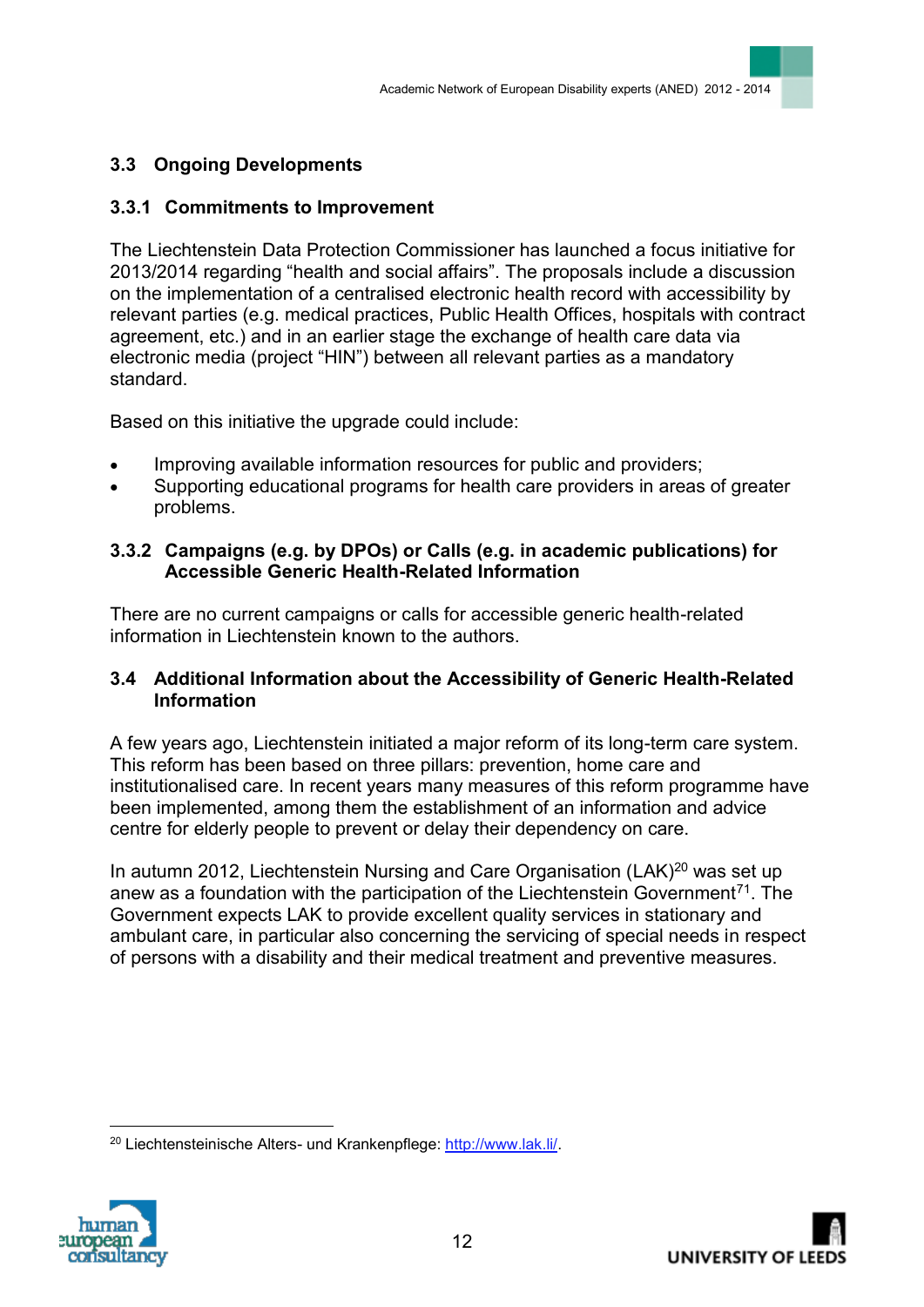### **4 Medical Equipment**

### **4.1 Obligations and Standards**

#### **4.1.1 Mandatory/Binding Accessibility Requirements applicable to Medical Equipment**

The European Community Medical Devices Directives that have successively been introduced into the European Economic Area (EEA), comprising the 28 EU-countries, Iceland, Liechtenstein and Norway, can be seen as basis for the current regulations in the Liechtenstein national law.

Healthcare in Liechtenstein is available to all citizens and registered residents. Private healthcare is also available. All employed citizens and their employers contribute to the system. The Office of Public Health oversees the health service and provides licences for medical and non-medical healthcare. All resident citizens are entitled by law to equal access to healthcare.

The state fund covers most medical services, including treatment by specialists, hospitalisation, prescriptions, pregnancy and childbirth and rehabilitation. Regular health check-ups with [general practitioners](http://en.wikipedia.org/wiki/General_practitioners) are covered completely, with no out-ofpocket expenses.

Clear rules exist within section C of the AEPD, which provides regulations for buildings and public transportation facilities in relation to accessibility and suitability for people with disabilities. These rules can be seen as a general duty to provide accessibility, which exists in the absence of an individual request. This rule does not apply to private doctors' surgeries. There is no specific regulation regarding accessibility of medical equipment used in the course of medical consultations and examinations.

The general regulation on equal treatment based on the AEPD and the Law on Doctors is also valid for technical accessibility standards or guidance relating to medical equipment.

#### **4.1.2 Technical Accessibility Standards or Guidance relating to Medical Equipment**

There are no specific legal definitions or guidelines regarding technical accessibility standards relating to medical equipment known to the authors.

#### **4.1.3 Litigation or Other Publicly Documented Complaints about Inaccessible Medical Equipment**

There are no publicly documented complaints or court cases known to the authors regarding inaccessible communication with medical staff.



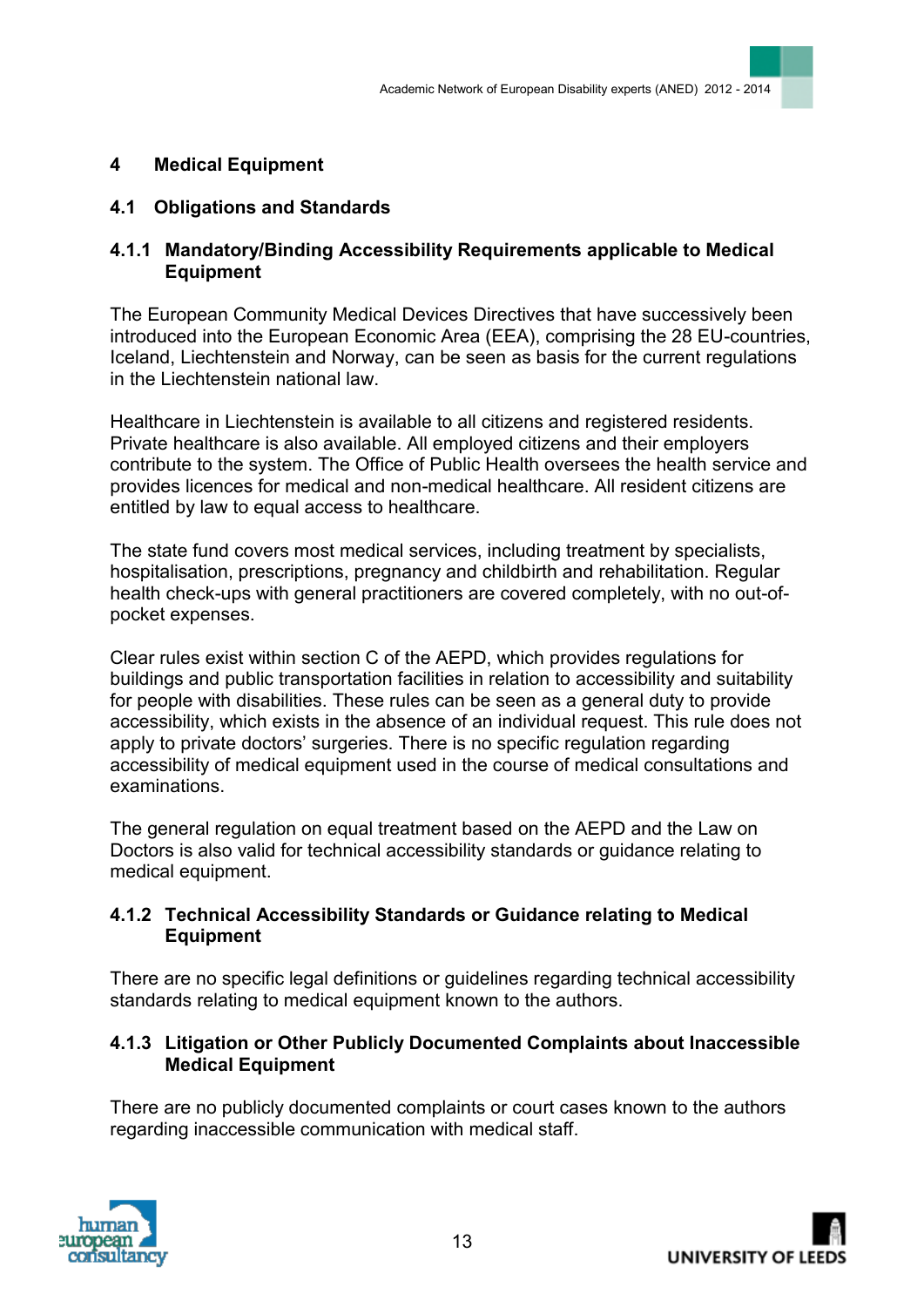# **4.2 Accessibility of Medical Equipment in Practice**

## **4.2.1 Extent of Accessibility**

There are no standard support procedures or specific medical service centres that are able to ensure accessibility of medical equipment in relation to persons with a disability. Based on the AEPD and the Law on Doctors equal treatment between all patients is in principle assured.

Nevertheless, in practice people with disabilities face various problems interacting with medical staff. Based on the information of the Organisation for Persons with a Disability (Behindertenverband) in Liechtenstein, there is still a substantial number of medical facilities which are not accessible to persons with disabilities. The Office for Equal Opportunities<sup>21</sup> launched an initiative to enforce barrier-free access to medical facilities for people with disabilities. At the end of 2013 the Office for Equal Opportunities launched the latest call for attention to the initiative and for registration of all medical facilities that fulfil the requirements for barrier-free access. On the webpage [www.barrierefreies.li](http://www.barrierefreies.li/) the actual status of all accessible medical facilities is published by the Office.

An unsolved problem is still the accessibility of medical treatment by dentists and dental services. Persons confined to wheelchairs still face problems in receiving dental services in Liechtenstein and to some extent the required medical treatment can only be obtained by specific medical facilities (hospitals) in the neighbouring countries. This applies in particular to special medical treatment or certain medical investigations which cannot be carried out by local medical facilities due to existing accessibility barriers for persons with a disability.

## **4.2.2 Good Practice Examples**

There are no specific good practice examples known to the authors nor could any specific example be provided by the Organisation for Persons with a Disability.

### **4.3 Ongoing Developments**

### **4.3.1 Commitments to Improvement**

There are no specific commitments to improvement from the local authorities nor from the medical service facilities known to the authors.

<sup>21</sup> Stabsstelle für Chancengleichheit: [http://www.llv.li/amtsstellen/llv-scg-home.htm.](http://www.llv.li/amtsstellen/llv-scg-home.htm)

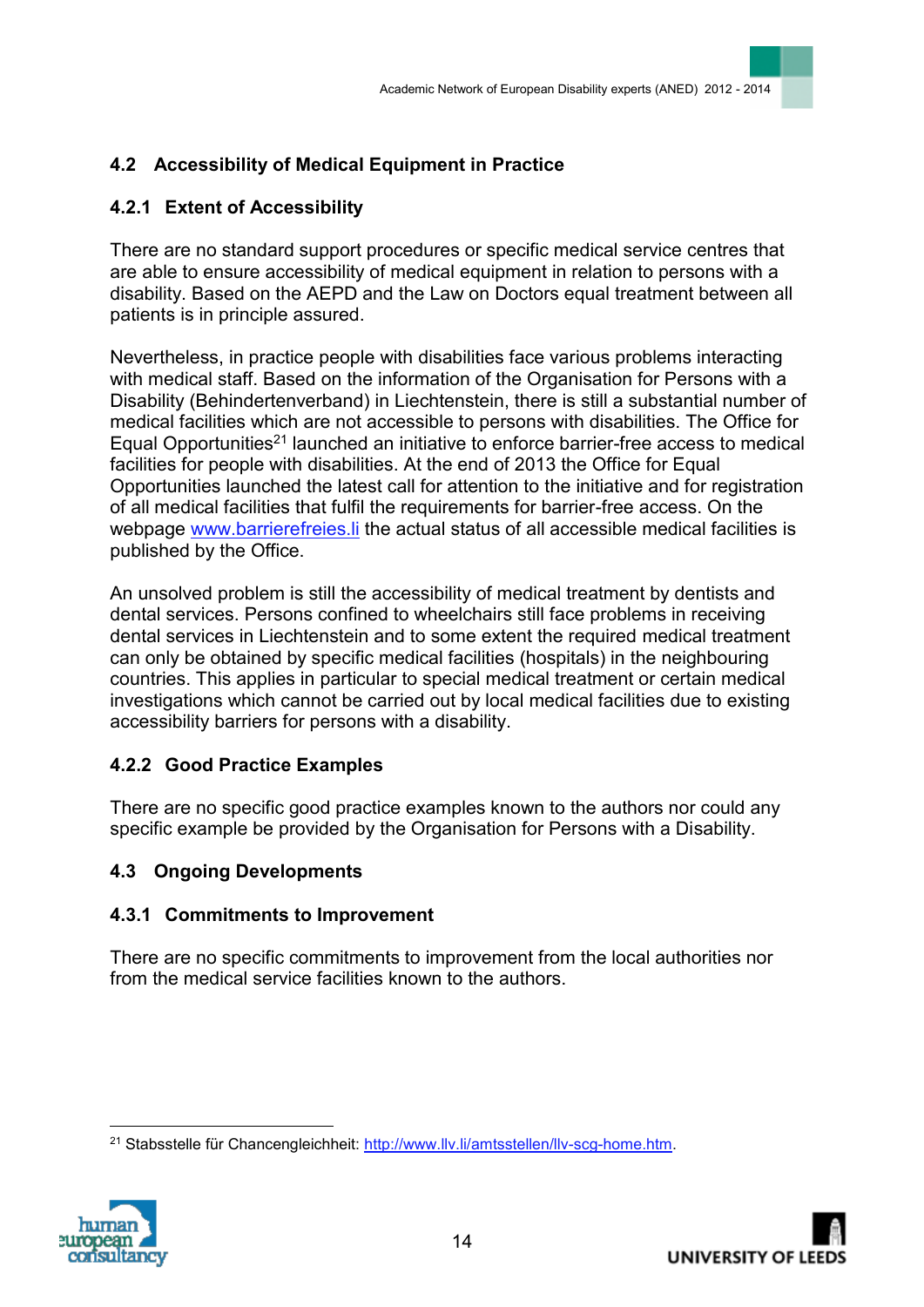## **4.3.2 Campaigns (e.g. by DPOs) or Calls (e.g. in academic publications) for Medical Equipment to be made Accessible**

Besides the initiative "barrier-free access" of the Office for Equal Opportunities, which is an ongoing project accompanied by calls for other medical facilities to join and be subject to enforcement, there are currently no campaigns or calls for greater accessibility of medical equipment in Liechtenstein.

## **4.4 Additional Information about the Accessibility of Medical Equipment**

In May 2012, the Parliament adopted an upgrade to the Economic Efficiency/Expedience and Effectiveness-Assessment (EEE-Assessment)<sup>22</sup> which obliges the health insurance funds to document their auditing control in a yearly report. The upgrade provides, as a basic rule, for the Public Health Office to be responsible for assessing the yearly reports of the health insurance funds in the light of economic efficiency. The EEE-Assessment is designed to ensure that service providers tailor their treatments efficiently to the needs of each individual patient to avoid overspending, all of which has to be documented. The health insurance funds inform the Liechtenstein Health Insurance Association (LKV)<sup>23</sup> about their treatment costs, and based on this information, the LKV will publish statistics and assess whether the individual service provider was acting in accordance with the principles of the EEE-Assessment.<sup>24</sup> The Chamber of Doctors may be consulted. Where it is judged that excessive or unnecessary services were provided, a claim for reimbursement of monies may be addressed to the service provider.

<sup>&</sup>lt;sup>24</sup> The Liechtenstein Constitutional Court is currently assessing whether this is in line with the Constitution in the light of data protection, as a claimant alleges that the number of doctors is so low that it would be possible to establish the identity of the doctor(s) in question.





<sup>22</sup> Wirtschaftlichkeits-Zweckmässigkeits-Wirksamkeits –Verfahren (WZW-Verfahren).

<sup>&</sup>lt;sup>23</sup> Liechtensteinischer Krankenkassenverband (LKV): [http://www.lkv.li/.](http://www.lkv.li/)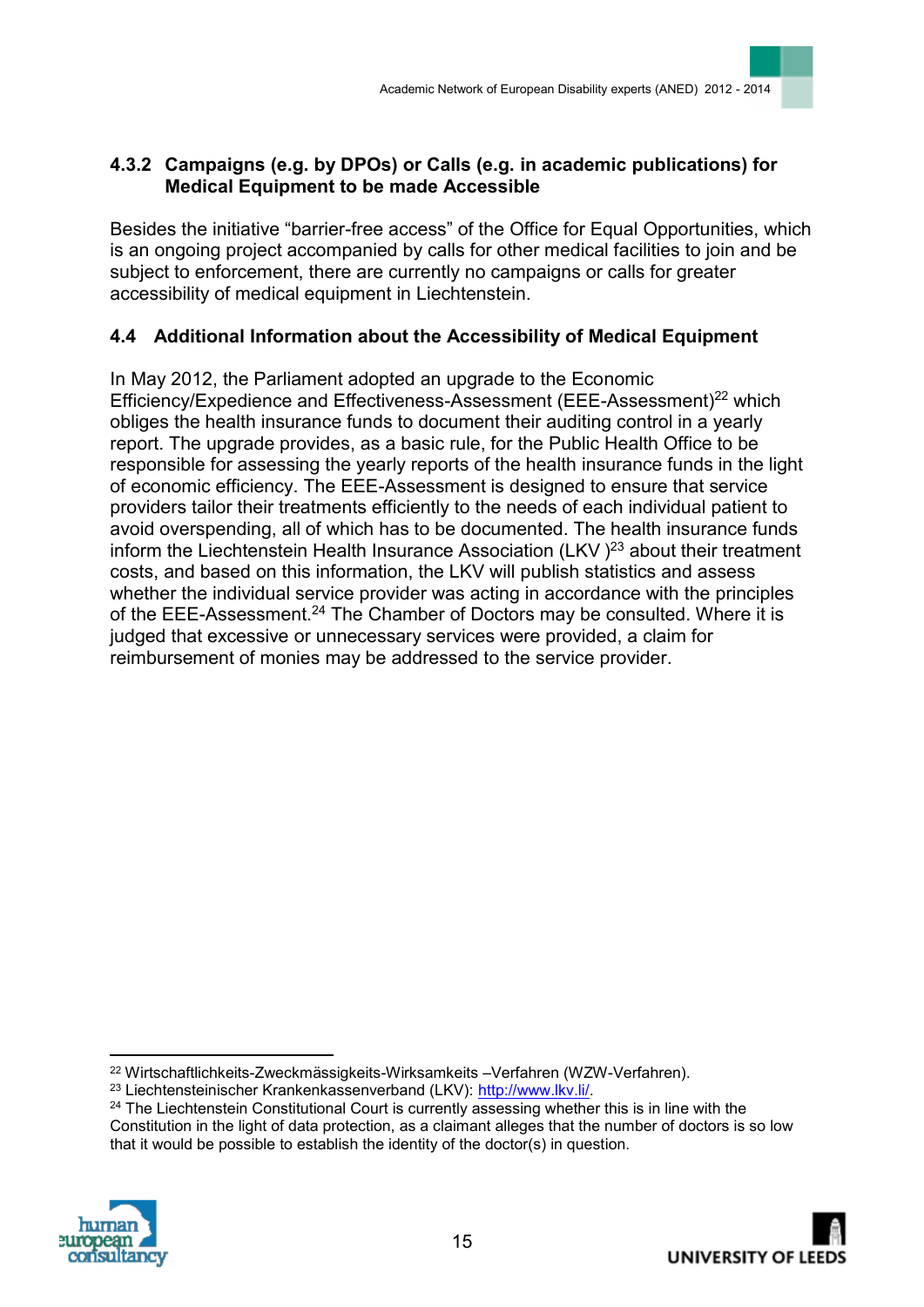### **5 Telemedicine Services**

#### **5.1 Obligations and Standards**

#### **5.1.1 Mandatory/Binding Accessibility Requirements applicable to Telemedicine Services**

The access and use of telemedicine services must ensure equal treatment for disabled and non-disabled patients based on the AEPD and the Act on the Medical Profession.

Telemedicine in the sense of the use of [telecommunication](http://en.wikipedia.org/wiki/Telecommunication) and [information](http://en.wikipedia.org/wiki/Information_technology)  [technologies](http://en.wikipedia.org/wiki/Information_technology) in order to provide [clinical health care](http://en.wikipedia.org/wiki/Health_care) at a distance is offered as a service by private undertakings and insurance companies. These technologies permits communication between patients and medical staff with both convenience and security, as well as the [transmission](http://en.wikipedia.org/wiki/Transmission_(telecommunications)) of medical, [imaging](http://en.wikipedia.org/wiki/Medical_imaging) and [health informatics](http://en.wikipedia.org/wiki/Health_informatics) data from one side to another.

The "Procom"<sup>25</sup> organisation offers not only sign language interpreters but also the facility of communication between a deaf and a hearing person through telephone or video. This service is not financially supported by local insurance companies, but a refund of costs may be given depending on the insurance contract. The service is offered not only in German, but also in French and Italian, based on the fact that the organisation offering the service is domiciled in Switzerland but open to persons from Liechtenstein.

The "telmed" service<sup>26</sup> is provided by two out of the three officially recognised insurance companies in Liechtenstein. It reflects a new service offer, mostly combined with a reduction in the insurance premium and the obligation to always primarily contact a specific health advice hotline by telephone. The health advice hotline is the first point of contact for all questions relating to the client's health, providing initial advice. If necessary, the medical experts will connect the patient directly with a suitable doctor or therapist and handle the appointments. The main problem for persons with a disability is the access to the hotline by telephone. There is no specific service for deaf people or people with a speech impediment.

#### **5.1.2 Technical Accessibility Standards or Guidance relating to Telemedicine Services**

There are no specific legal definitions or guidelines regarding technical accessibility standards relating to medical equipment known to the authors.

[http://www.vaterland.li/print.cfm?source=sda&publikation=&ressort=home&id=122535.](http://www.vaterland.li/print.cfm?source=sda&publikation=&ressort=home&id=122535)



<sup>25</sup> Procom: [http://www.procom-deaf.ch/de/Projekt-Video-Vermittlung.aspx.](http://www.procom-deaf.ch/de/Projekt-Video-Vermittlung.aspx)

<sup>26</sup> Article from 2012 in one of Liechtenstein's local newspapers: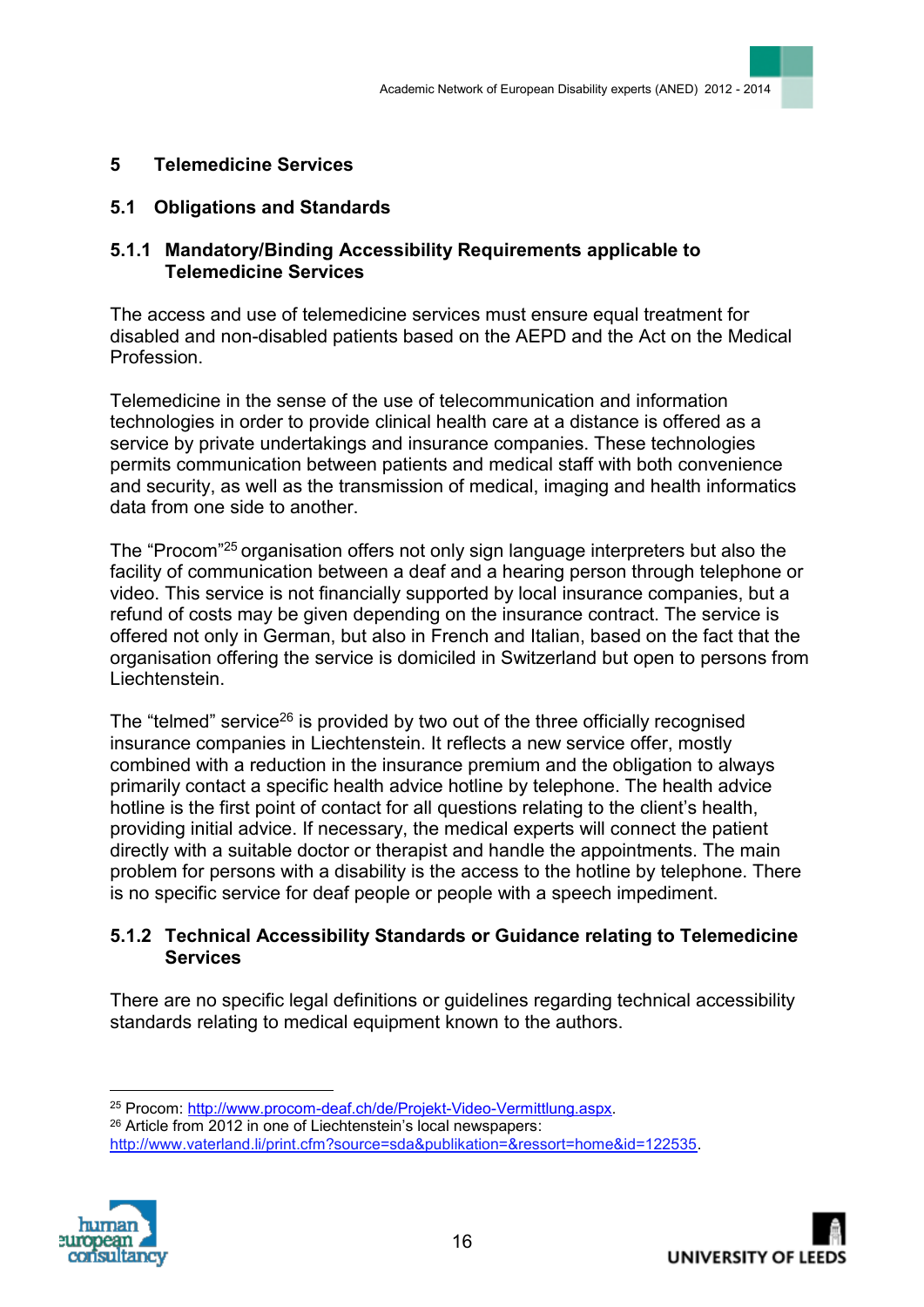The general regulation on equal treatment based on the AEPD and the Act on the Medical Profession is also valid for technical accessibility standards or guidance relating to medical equipment.

### **5.1.3 Litigation or Other Publicly Documented Complaints about Inaccessible Telemedicine Services**

There are no litigations or publicly documented complaints about inaccessibility Telemedicine Services in Liechtenstein known to the authors.

## **5.2 Accessibility of Telemedicine Services in Practice**

## **5.2.1 Extent of Accessibility**

There are no figures available on the scope of accessibility of the above-mentioned telemedicine services in Liechtenstein. Based on information from the Organisation for Persons with a Disability, the "Procom" service is well known to the members of the Organisation and is thus in demand, depending on their individual requirements and needs.

## **5.2.2 Good Practice Examples**

There are no specific good practice examples known to the authors nor could any specific example be provided by the Organisation for Persons with a Disability.

### **5.3 Ongoing Developments**

### **5.3.1 Commitments to Improvement**

Regarding developments in the area of Telemedicine and eHealth in Liechtenstein, it can be said that, being a small country, the national strategy is to consider existing solutions and models in other states, predominantly those from the neighbouring country of Switzerland, and to adopt future developments based on EU guidelines to the extent that they are suitable for Liechtenstein. There are no specific developments known to the authors concentrated on and for Liechtenstein.

#### **5.3.2 Campaigns (e.g. by DPOs) or Calls (e.g. in academic publications) for Accessible Telemedicine Services**

There are currently no campaigns or calls for accessible telemedicine services in Liechtenstein in place.

### **5.4 Additional Information about the Accessibility of Telemedicine Services**

The University of Bern, Switzerland, has developed a form of psychotherapy based on the internet. It helps eliminate distance barriers and can improve access to